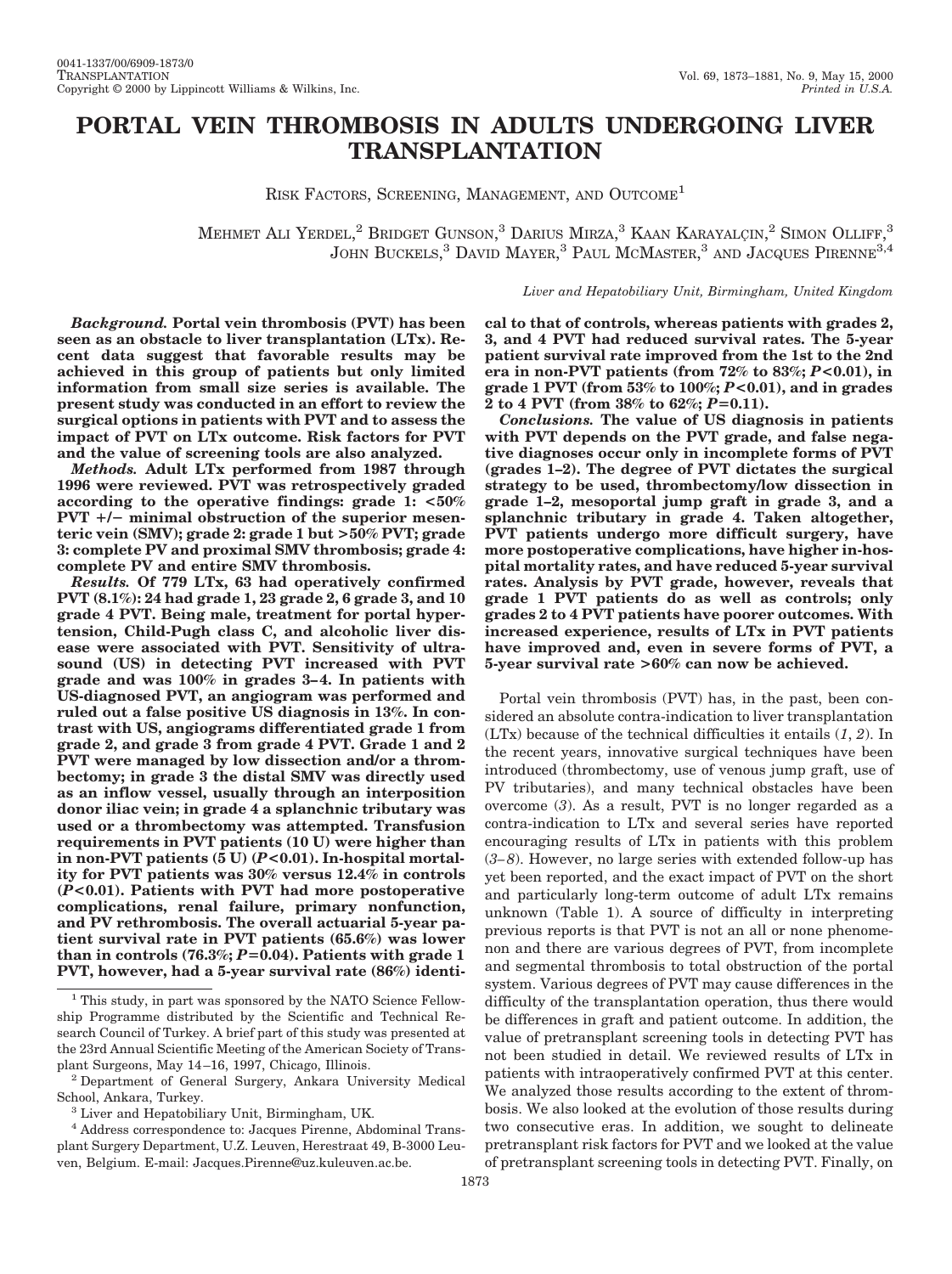**TABLE 1. Results of previously reported series on LTx patients having preoperative PVT**

| Author           | Center          | No. PVT/<br>No. patients<br>(9) | $\%$<br>Rethrombosis | $\%$<br>$PNF^a$ | $\%$<br>Pancreatitis | Perioperative<br>mortality $(\%)$ | 1-year<br>survival<br>$(\%)$ |
|------------------|-----------------|---------------------------------|----------------------|-----------------|----------------------|-----------------------------------|------------------------------|
| Stieber (1991)   | Pittsburgh      | 34/1585(2.1)                    | ?                    |                 |                      | 32.4                              | 67.6                         |
| Langnas $(1992)$ | Omaha           | 16/495(3.2)                     | $1(6.25\%)$          | 0               | $2(12.5\%)$          | 19                                | 81                           |
| Cherqui $(1993)$ | Cretéil         | 11/69(15.9)                     | $\Omega$             | $1(9.1\%)$      | $\Omega$             | 11.1                              | 73                           |
| Gonzales (1993)  | Madrid          | 14/174(8.0)                     | $4(28.5\%)$          | $1(7.1\%)$      | $\theta$             | 35.7                              | 57.2                         |
| Davidson (1994)  | London          | 14/132(10.6)                    | 3(21.43%)            | 0               | $\theta$             | 42                                | 58                           |
| Gayowski (1996)  | Pittsburgh      | 23/88(26)                       | $\Omega$             | $4(17.3\%)$     | $\theta$             | 19                                | 88                           |
| Seu (1996)       | Los Angeles     | 70/1423(4.9)                    | 2(3%)                |                 | $\Omega$             | 14                                | 74                           |
| Lerut (1997)     | <b>Brussels</b> | 38/326 (11.7)                   | $4(10.5\%)$          | $3(7.9\%)$      | $\Omega$             | 26.3                              | 73.7                         |
| Yerdel (1999)    | Birmingham      | 60/709(8.4)                     | 3(5%)                | $4(6.6\%)$      | $1(1.6\%)$           | 30.5                              | 65.6                         |
|                  |                 |                                 |                      |                 |                      |                                   |                              |

*<sup>a</sup>* PNF, Primary nonfunction.

the basis of the presented series, which represents the largest series of adult LTx patients with PVT, we propose guidelines for the evaluation and management of PVT in LTx recipients.

#### PATIENTS AND METHODS

*Patient population.* Information stored prospectively at the Unit Database was reviewed. Records of adult patients with chronic liver disease who underwent orthotopic LTx between October 1987 and August 1996 at the Liver Unit, Queen Elizabeth Hospital, Birmingham, UK, were retrieved. This study period was divided into 2 consecutive eras (1st era, October 1987–December 1991; 2nd era, January 1992–August 1996). Patients with intraoperativelyconfirmed PVT formed the study group. PVT per se has not been a contraindication for LTx at our center except in patients with a liver tumor or in those with associated significant morbid factors. Pediatric transplantation and transplantation for fulminant hepatic failure were excluded from the analysis for standardization purposes. Donor management, harvesting, preservation, recipient operation techniques, and immunosuppression protocols have been previously published (*9–11*).

*Grading of PVT.* All patients with intraoperatively-confirmed PVT were identified. PVT was retrospectively classified into the following 4 grades, according to the extent of thrombosis assessed intraoperatively.

Grade 1—Minimally or partially thrombosed portal vein (PV), in which the thrombus is mild or, at the most, confined to  $<50\%$  of the vessel lumen with or without minimal extension into the superior mesenteric vein (SMV).

Grade  $2 \rightarrow 50\%$  occlusion of the PV, including total occlusions, with or without minimal extension into the SMV.

Grade 3—Complete thrombosis of both PV and proximal SMV. Distal SMV is open.

Grade 4—Complete thrombosis of the PV and proximal as well as distal SMV.

*Assessment of pretransplant risk factors for PVT.* The following potential risk factors for PVT were studied: age, sex, primary disease, Child-Pugh Class (class A vs. B vs. C), previous treatment for portal hypertension (sclerotherapy, transjugular intrahepatic portosystemic shunt (TIPS), or shunt surgery), previous splenectomy, previous upper abdominal surgery, and presence of malignancy in the native cirrhotic liver. Statistical analysis was performed using the software program STATA. Chi-square test with Yates correction was used for the analysis of categorical variables, and the student's *t*-test was used for the analysis of quantitative variables.

*Assessment of the efficiency of pretransplant imaging.* All patients underwent a protocol ultrasound (US) investigation of their hepatic vasculature with special attention to PV morphologic features and flow. US records were reviewed. The majority of patients with US findings compatible with PVT underwent either conventional angiography or magnetic resonance angiography (MRA) and/or contrast-enhanced computed tomography. The results of US examination were compared with intraoperative findings, and a true or false positive/negative US result was recorded, accordingly. The sensitivity, specificity, positive, and negative predictive values of US imaging were then calculated using standard formulas. Finally, all angiograms and MRA were compared with both US and intraoperative findings, and all imaging results were further analyzed according to the grade of PVT.

*Further progression of study.* Surgical techniques used were analyzed according to the grade of PVT. Type of bypass used was also noted. Warm ischemia time, amount of operative blood transfusion, and duration of surgery were determined and analyzed according to the grade of PVT and the era. Early and late postoperative complications were studied according to the grade of PVT. In-hospital mortality was studied according to the grade of PVT and the era. Finally, graft and patient survival were analyzed according to the grade of PVT and the era. Lifetable analysis was performed by Kaplan-Meier method, and differences were compared by the logrank test.

## RESULTS

*Incidence and grade of PVT.* Between October 1987 and August 1996, 709 adult patients with chronic liver disease underwent 779 LTx (709 primary grafts, 70 regrafts). Of that entire population, 63 patients had operatively-confirmed PVT during their transplantation, giving a rate of 8.1% among 779 LTx. Sixty incidences of PVT were encountered during a primary, one during a secondary, and two during a tertiary LTx. The rate of PVT in primary grafts was 8.4% and in regrafts was  $4.3\%$  ( $P=0.35$ ). Of the 63 patients with PVT, 24 had grade 1 PVT (38%), 23 had grade 2 PVT (37%), 6 had grade 3 PVT (9.5%), and 10 had grade 4 PVT (15.5%).

*Pretransplant risk factors for PVT.* Age, previous upper abdominal surgery, and cancer in the cirrhotic liver did not augment the risk of PVT. However, male sex, previous treatment for portal hypertension (sclerotherapy, TIPS, shunt surgery, previous splenectomy), Child-Pugh class C, and alcoholic liver disease were associated with PVT.

Of males and females undergoing LTx, 11% and 6% had PVT, respectively  $(P=0.016)$ . The incidence of PVT differed in patients who had undergone previous sclerotherapy compared with those who had not, 12.4% versus 6.8%, respectively  $(P=0.015)$ . When all treatment for portal hypertension-related bleeding (sclerotherapy, TIPS, shunt, surgery, splenectomy) were evaluated together, patients who underwent at least one of those interventions had a PVT rate of 12.5%, versus  $6.6\%$  in those who did not  $(P=0.013)$ . The incidence of PVT was increased with worsening liver disease: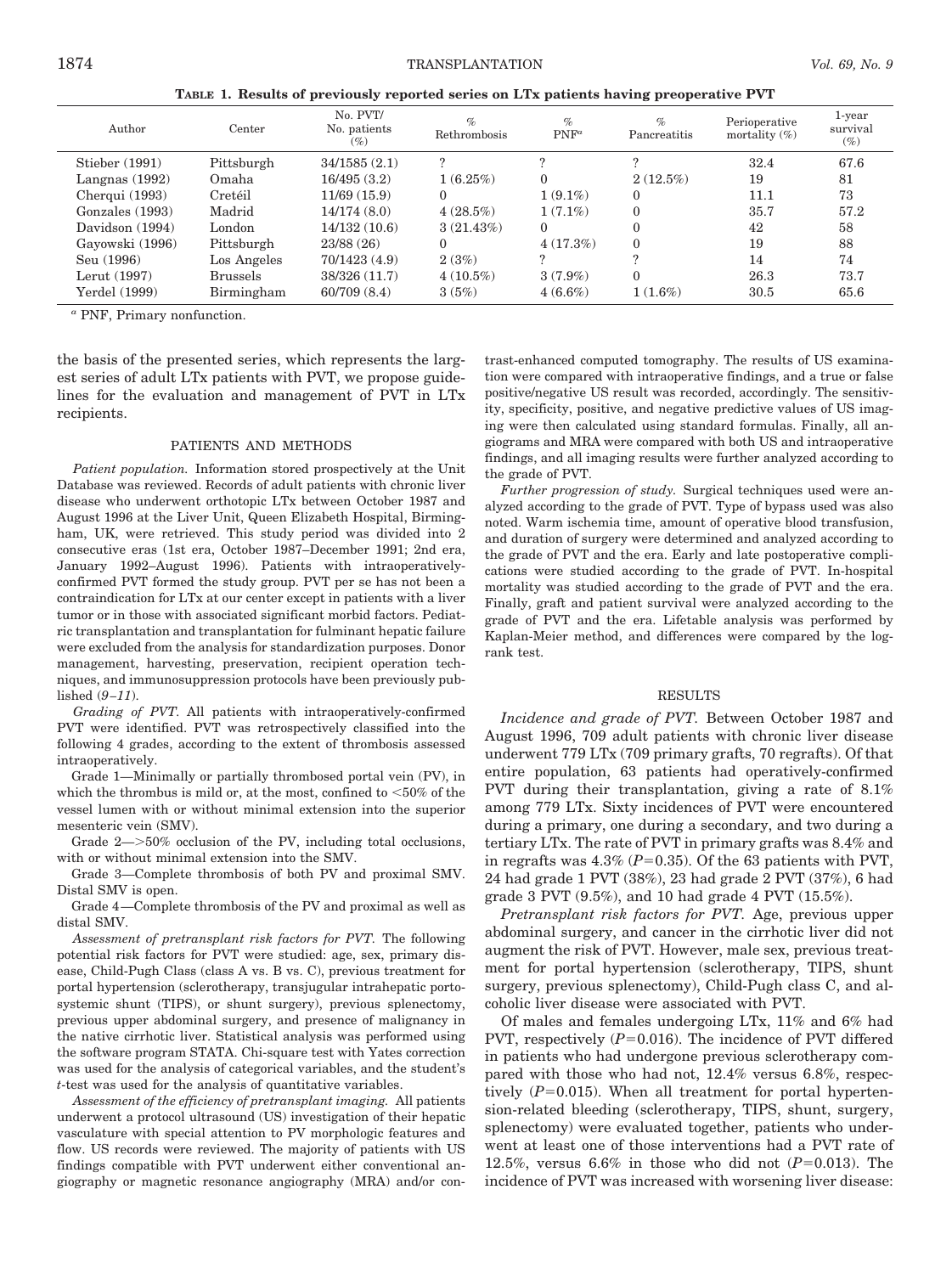in Child-Pugh class A 2.5%, Child-Pugh class B 5.6% and Child-Pugh class C  $10.4\%$  ( $P=0.04$ , B vs. C). Finally, there was a higher incidence of PVT in patients undergoing LTx for alcoholic liver disease (17% vs. 10% for nonalcoholic liver disease;  $P<0.01$ ). The incidence of PVT in patients undergoing LTx for other indications was not significantly different from that in the overall group: 16% in posthepatitis B, 13% in cryptogenic cirrhosis, 12% in autoimmune hepatitis, 10% in primary sclerozing cholangitis patients, 7% in liver tumor patients, 6% in posthepatitis C, 4.3% in retransplant, and 4% in primary biliary cirrhosis  $(P=NS)$ .

*Value of pretransplant imaging.* US had technically failed in three patients (because of obesity  $n=1$ ; intestinal air  $n=2$ ). The sensitivity, specificity, and positive and negative predictive values of US in detecting presence or absence of PVT were 73%, 99%, 86%, and 98%, respectively. Sensitivity of US in detecting PVT increased with PVT grade: 48% in grade 1; 82% in grade 2; 100% in grades 3 and 4. There were no false negative results among patients with complete obstruction of the PV (grades 3 and 4). In fact, false negative US-diagnosis occurred exclusively in incomplete forms of PVT, that is, grades 1 and 2. The incidence of those false negative results was significantly higher in grade 1 than in grade  $2 (P=0.03)$ . In all grades 3 and 4 PVT, US performed had correctly diagnosed complete obstruction of the PV. US, however, could not differentiate grade 3 from grade 4 PVT.

Of 51 patients with a US diagnosis of PVT (44 true positive, 7 false positive), the PV was further examined by additional imaging in 40. No further imaging was done in 9 patients with minimally thrombosed PV at US examination (7 true positive; 2 false positive), and in another 2 patients with operatively-confirmed grade 4 PVT. Of the 40 patients further explored, a conventional angiogram alone was performed in 34; MRA and an angiogram were performed in one; MRA was associated with enhanced computerized tomography in one; and MRA alone was performed in another 4 patients.

An angiogram revealed patency of the PV and absence of thrombus in 5 patients with a false-positive US diagnosis of PVT. In contrast with US, angiograms differentiated grade 1 from grade 2 PVT, and grade 3 from grade 4. Grades of PVT defined by an angiogram corresponded to operative findings. All angiograms performed in grade 3 patients revealed a distally patent SMV, which was subsequently used as a portal inflow (see below). Angiograms, besides diagnosing totally occluded SMV in all grade 4 PVT, further revealed a patent collateral vessel which could subsequently be used as a portal inflow in 4 patients (see below). Morbidity (puncture site hemorrhage from the angiogram) was limited to one patient. MRA provided correct information regarding the grade of PVT all 6 times it was used.

### *Operative Management (Fig. 1, 2, 3)*

*Grade 1 PVT.* In four patients, the minimal thrombotic segment was confined to the PV segment close to the liver hilum and no special technique had to be used for PV reconstruction. In 17 patients, low dissection of the recipient PV toward the SMV-splenic junction allowed a suitable PV segment proximal to the thrombus to be used for the anastomosis. In three patients, however, a thrombectomy had to be performed in addition to low dissection to provide a suitable recipient PV segment.



**FIGURE 1. Thrombectomy and low dissection is the method of choice for revascularization in grades 1 and 2 PVT patients. It provides a suitable segment of donor portal vein distal to the thrombus.**

*Grade 2 PVT.* Three patients underwent low dissection alone, but the majority (20) needed a thrombectomy (alone in 13 and combined with low dissection in 7).

*Grade 3 PVT.* At operative confirmation of extensively thrombosed PV and proximal SMV, but distally open SMV, the latter was directly prepared, as described elsewhere (*3*), to serve as a venous inflow. In all these patients but one, an interposition iliac vein graft from the donor was used between the distal SMV (end-to-side) and the donor PV (endto-end). In one patient, however, the donor PV was long enough to be directly attached end-to-side to the distal SMV. All venous conduits were tunneled through the mesocolon behind the stomach and duodenum and anterior to the pancreas.

*Grade 4 PVT.* In six patients, there was a suitable PV tributary to which the donor PV was anastomosed end-toside. A dilated coronary vein was used in four of them, with the technique described previously (*12*) (see Fig. 3). A branch of the SMV and a dilated choledochal vein were used in the other two patients. An interposition iliac vein graft was needed in only one of these six patients.

In four patients, however, no collateral vessel was available, and PV revascularization was attempted by repetitive, but only partially successful, thrombectomies. In one of these patients, in addition to the thrombectomy, a collateral SMV branch was anastomosed end-to-side to the donor PV to in-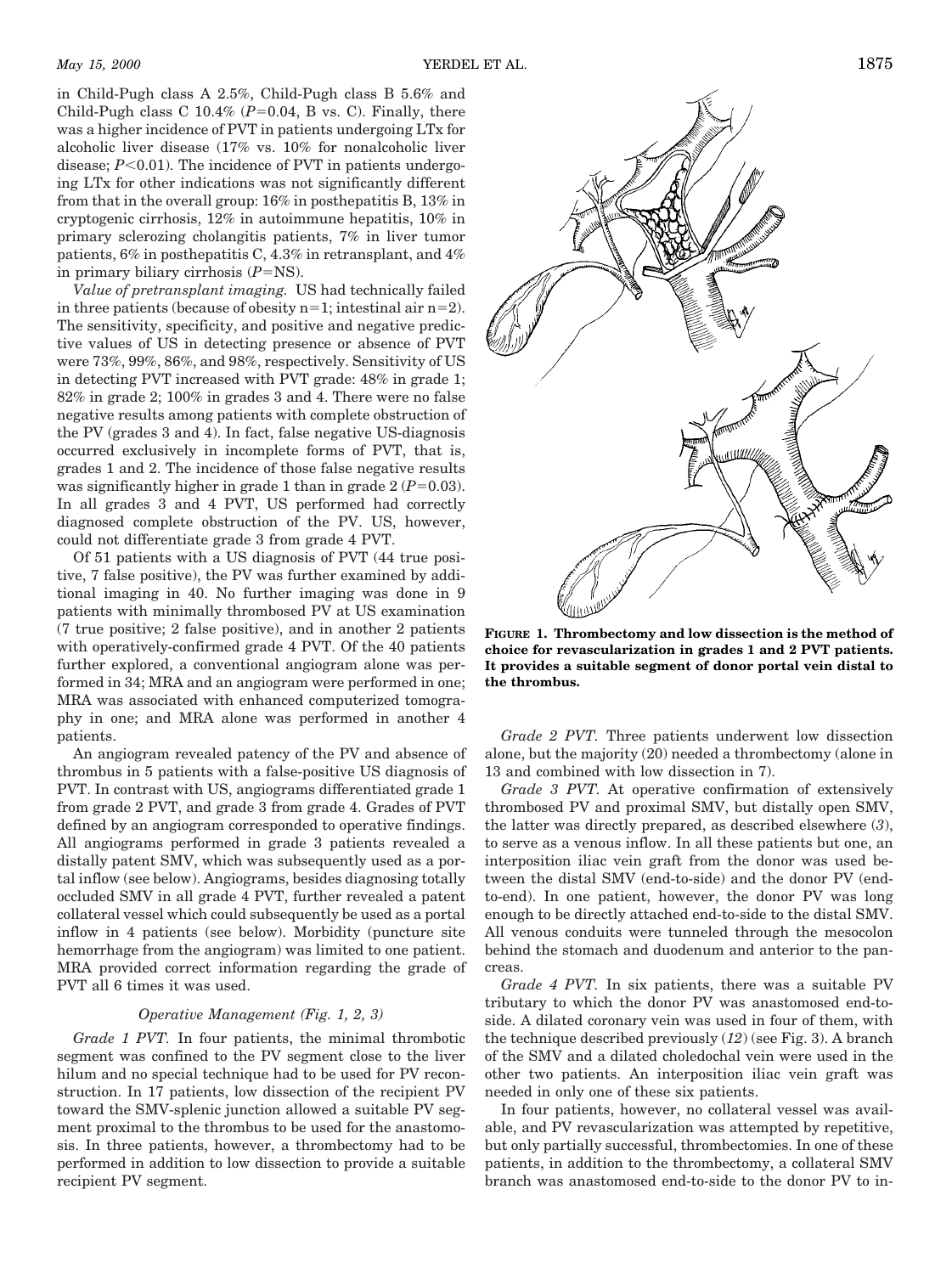

**FIGURE 2. In grade 3 PVT, a donor iliac vein graft is interposed between the donor distal SMV and the graft portal vein. The conduit is placed anterior to the pancreas and posterior to the pylorus region.**



**FIGURE 3. In grade 4 PVT, a collateral of the portal system is used as an inflow vessel (in this case, a dilated coronary vein).**

crease flow. In another patient, the blood flow after the thrombectomy remained unsatisfactory, and an end-to-side anastomosis between the donor PV and a retroperitoneal varix was performed.

Veno-venous bypass was used selectively. There were 22 patients who received full caval and portal bypasses using the PV in 16, and the inferior mesenteric vein in 6; 11 patients received a portal bypass only, using the PV in 4, the inferior mesenteric vein in 6, or a collateral of the PV in 1; 17 patients received a caval bypass only; and no bypass was used in another 13.

*Effect of PVT on intraoperative parameters by PVT grade and by era.* The overall median duration of surgery was 6 hr in both PVT and non-PVT patients. It dropped significantly from the 1st to the 2nd era in the non-PVT patients (from 6 to  $5 \text{ hr}, P=0.0001$ ). It also dropped from the 1st to the 2nd era in the non-PVT patients (from 7 to 6 hr), but this did not reach significance  $(P=0.19)$ . Median duration of surgery in PVT patients was significantly longer than in non-PVT patients during the 2nd era  $(6 \text{ vs. } 5 \text{ hr}, P < 0.0001)$ .

The overall median transfusion requirement in PVT patients (10 U) was significantly higher than that in non-PVT patients  $(5 \text{ U})$   $(P<0.0001)$ . Transfusion requirements dropped significantly in both PVT and non-PVT patients from the 1st to the 2nd era: from 14 to 8 U  $(P<0.015)$  in PVT patients, and from 7 to 4 U in non-PVT patients  $(P<0.0001)$ , respectively. Finally, warm ischemia time was not influenced by presence or absence of PVT, PVT grade, or era.

*Postoperative complications by PVT grade (Table 2).* The rate of post-LTx hepatic artery thrombosis, relaparatomy, and postoperative pancreatitis were similar in both PVT and non-PVT patients. There was a trend for more infectious complications in PVT patients and particularly in advanced grades of PVT, although the difference did not reach significance. Renal failure requiring dialysis, the rate of primary nonfunction, and the incidence of thrombosis of the PV was significantly higher in PVT patients.

*Postoperative in-hospital mortality by PVT grade and by era (Table 3).* The in-hospital mortality for patients with PVT was 30%. In comparison, the in-hospital mortality for transplantations without PVT was  $12.4\%$  ( $P<0.001$ ).

*In patients with grade 1 PVT*  $(n=23)$ , there were 3 deaths in total and all occurred within 30 days after LTx, giving an in-hospital mortality rate of 13%. Reasons for deaths were septic complications in two and acute hemolysis resulting from an uncontrollable humoral graft-versus-host disease in one patient.

*In patients with grade 2 PVT*  $(n=21)$ , there were 10 deaths in total during the post-LTx period. Two were late deaths

|  |  | TABLE 2. Distribution of postoperative complications according to presence or absence of PVT and PVT grade |  |
|--|--|------------------------------------------------------------------------------------------------------------|--|
|  |  |                                                                                                            |  |

|                                      | Non-PVT<br>$(\%)$<br>$N = 716$ | Grade 1 PVT<br>$(\%)$<br>$N=24$ | Grade 2 PVT<br>$(\%)$<br>$N=23$ | Grade 3 PVT<br>$(\%)$<br>$N=6$ | Grade 4 PVT<br>$(\%)$<br>$N=10$ | Grade 1-4<br>$(\%)$<br>$N = 63$ | <b>PVT</b><br>VS.<br>non-PVT |
|--------------------------------------|--------------------------------|---------------------------------|---------------------------------|--------------------------------|---------------------------------|---------------------------------|------------------------------|
| Hepatic arterial thrombosis          | $2.6\,\mathrm{n} = 17$         | 0                               | $4.7 \text{ n} = 1$             | $\Omega$                       | $\Omega$                        | $1.7 n=1$                       | $P=NS$                       |
| Relaparotomy for any reason          | $13.7 \text{ n} = 89$          | $8.7 \text{ n} = 2$             | $14.2 \text{ n} = 3$            | $\Omega$                       | $20 n=2$                        | $11.6 \text{ n} = 7$            | $P=NS$                       |
| Pancreatitis                         | $0.6$ n=4                      | 0                               | 0                               | $\Omega$                       | $10 n=1$                        | $1.7 n=1$                       | $P=NS$                       |
| Infectious complications of any kind | $18 n = 118$                   | $26 n = 6$                      | $28.5$ n=6                      | $33.3 \text{ n} = 2$           | $40 n=4$                        | $30 n = 18$                     | $P=NS$                       |
| Renal failure requiring dialysis     | $9.4\;n=61$                    | $21.8 \text{ n} = 5$            | $19.4$ n=4                      | $16.6$ n=1                     | $20 n=2$                        | $20 n = 12$                     | $P = 0.01$                   |
| Primary nonfunction                  | $1.4 n=9$                      |                                 | $14.2 n=3$                      | $16.6$ n=1                     | $\theta$                        | 6.6 $n=4$                       | $P=0.02$                     |
| Rethrombosis                         | $1.1 n=7$                      |                                 | $9.5 \text{ n} = 2$             | $\theta$                       | $10 n = 1$                      | $5 n=3$                         | $P = 0.04$                   |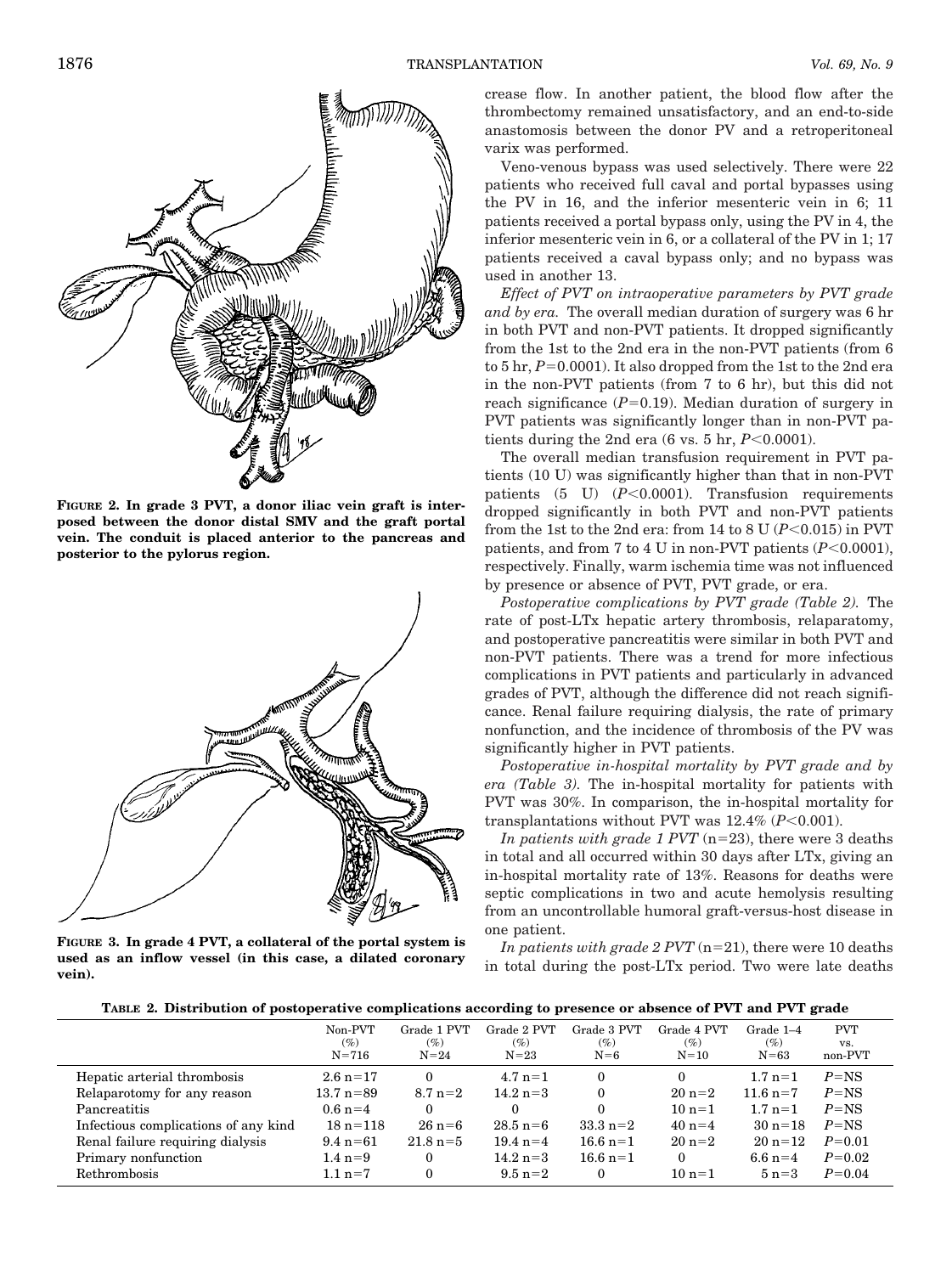| Grade of PVT   | Overall in<br>Hospital Mortality<br>$(\%)$ | First Era in<br><b>Hospital Mortality</b><br>$(\%)$ | Second Era in<br><b>Hospital Mortality</b><br>$(\%)$ | First Era<br>VS.<br>Second Era |
|----------------|--------------------------------------------|-----------------------------------------------------|------------------------------------------------------|--------------------------------|
| Non-PVT        | 12.4                                       | 17.8                                                |                                                      | P< 0.01                        |
| <b>PVT 1-4</b> | 30                                         | 53                                                  | 22                                                   | $P = 0.03$                     |
|                | 13                                         | 50                                                  |                                                      | $P = 0.01$                     |
| $\Omega$       | 38.1                                       | 50                                                  | 30.8                                                 | <b>NS</b>                      |
| 3              | 33.3                                       | 100                                                 | 20                                                   | NS                             |
| $\overline{4}$ | 50                                         | 50                                                  | 50                                                   | NS                             |
|                | P<0.001                                    | P<0.001                                             | P < 0.01                                             |                                |
|                |                                            |                                                     |                                                      |                                |

**TABLE 3. In-hospital mortality rates according to PVT grade and era***<sup>a</sup>*

*<sup>a</sup>* Non-PVT vs. Grades 1–4 PVT.

occurring 8 and 4 months after discharge and caused by metastatic disease and late acute rejection, respectively. The other 8 deaths occurred during the in-patient stay, giving an in-hospital mortality of 38.1%. The reasons for these 8 fatalities were the following: primary nonfunction of the graft  $(n=3)$ , rethrombosis of the PV  $(n=2)$ , hepatic arterial thrombosis  $(n=1)$ , uncontrollable sepsis  $(n=1)$ , and reperfusion coagulopathy leading to severe bleeding  $(n=1)$ .

*In patients with grade 3 PVT* ( $n=6$ ), there were two deaths in total, one caused by primary nonfunction on day 0 and another caused by sepsis at 34 days, giving an in-hospital mortality of 33.3%. In survivors, iliac vein grafts functioned well and remained patent.

*In patients with grade 4 PVT* ( $n=10$ ), there were 5 deaths in total, all occurring within the first 30 days after LTx, giving an in-hospital mortality of 50%. All four patients having thrombectomies were among those who died: one died of acute left ventricular failure after declamping; a second died of retropancreatic bleeding and pancreatitis at 21 days; a third developed PV rethrombosis at 9 days and this caused fatal variceal bleeding; a fourth patient died at 8 days, of sepsis. In addition, one patient, in whom PV revascularization had been performed through an interposed vein between the donor PV and a recipient SMV branch, died of acute cardiac failure 1 day after LTx. In-hospital mortality decreased from the 1st to the 2nd era in control non-PVT patients (from  $17.8\%$  to  $9\%; P<0.01$ ) and also in PVT patients (from 53% to  $22\%; P=0.03$ ).

*Patient and graft survival by PVT grade and by era.* The overall actuarial 5-year patient survival rate in PVT patients  $(65.6\%)$  was lower than in non-PVT patients  $(76.3\%; P=0.04;$ Fig. 4). Survival rates in non-PVT patients were then compared with those of each grade of PVT patient (Table 4). Only in grade 1 PVT were the 5-year patient and graft survival



**FIGURE 4. Overall patient survival rates in patients with and without PVT (1987–1996).**

| TABLE 4. Overall 1-year and 5-year patient and graft      |
|-----------------------------------------------------------|
| survival according to PVT grade <sup><math>a</math></sup> |

|            |             | Patient survival     | Graft survival |                      |  |
|------------|-------------|----------------------|----------------|----------------------|--|
|            | year<br>(%) | 5<br>years<br>$(\%)$ | year<br>$(\%)$ | 5<br>years<br>$(\%)$ |  |
| Non PVT    | 84.2        | 76.3                 | 76.7           | 67.9                 |  |
| <b>PVT</b> | 65.6        | 65.6                 | 63.9           | 63.9                 |  |
| Grade 1    | 86          | 86                   | 86             | 86                   |  |
| Grade 2    | 52          | 52                   | 52             | 47                   |  |
| Grade 3    | 67          | 67                   | 67             | 67                   |  |
| Grade 4    | 50          | 50                   | 50             | 50                   |  |
|            |             |                      |                |                      |  |

*<sup>a</sup>* See *P* values in the text.

rates (both 86%) identical to those of control patients without PVT  $(P=0.5$  and 0.2 for patient and graft survival, respectively) (Table 4; Fig. 5). Corresponding survival rates in grades 2, 3, and 4 PVT were not different among each other  $(P=NS)$  and were inferior to those of controls  $(P<0.01)$ . When grouping grades 2–4 PVT cases together, overall 5-year patient and graft survival rates were 55% and 52%, respectively; this was lower than corresponding survival figures in control, non-PVT patients (84.2% and 76.3%), and this difference was highly significant  $(P<0.0001$  and  $P<0.0004$ , for patient and graft survival, respectively) (Fig. 5).

Analysis by era (2nd era vs. 1st era) showed significant improvement in 5-year patient survival rate in non-PVT patients (from  $72\%$  to  $83\%; P=0.001$ ), in grade 1 PVT (from 53%) to  $100\%$ ;  $P=0.006$ ), and an improvement, albeit not to a statistically significant extent in the combination of patients with grades 2 to 4 PVT (from  $38\%$  to  $62\%; P=0.11)$  (Fig. 6). As shown in Figure 6, patients with grade 1 PVT in the 2nd era continued to do as well as non-PVT patients  $(P=0.12)$ ; although results in patients with grades 2 to 4 PVT improved from the first to the 2nd era, these patients continued to be at higher risk for reduced 5-year survival rates, in comparison with controls  $(P=0.0002)$ .

#### DISCUSSION

Fifteen years ago, LTx was considered technically not feasible in patients with PVT; in fact, Van Thiel et al. reported two operative deaths directly related to PVT (*1*). Shortly after that, however, Shaw reported successful LTx in the presence of PVT by using venous conduits to bypass the thrombotic segment (*13*). Since then, experience has been gained in various centers and a number of reports have emerged, indicating the feasibility of LTx even in the presence of PVT, by using various techniques, mainly low dissection of the recip-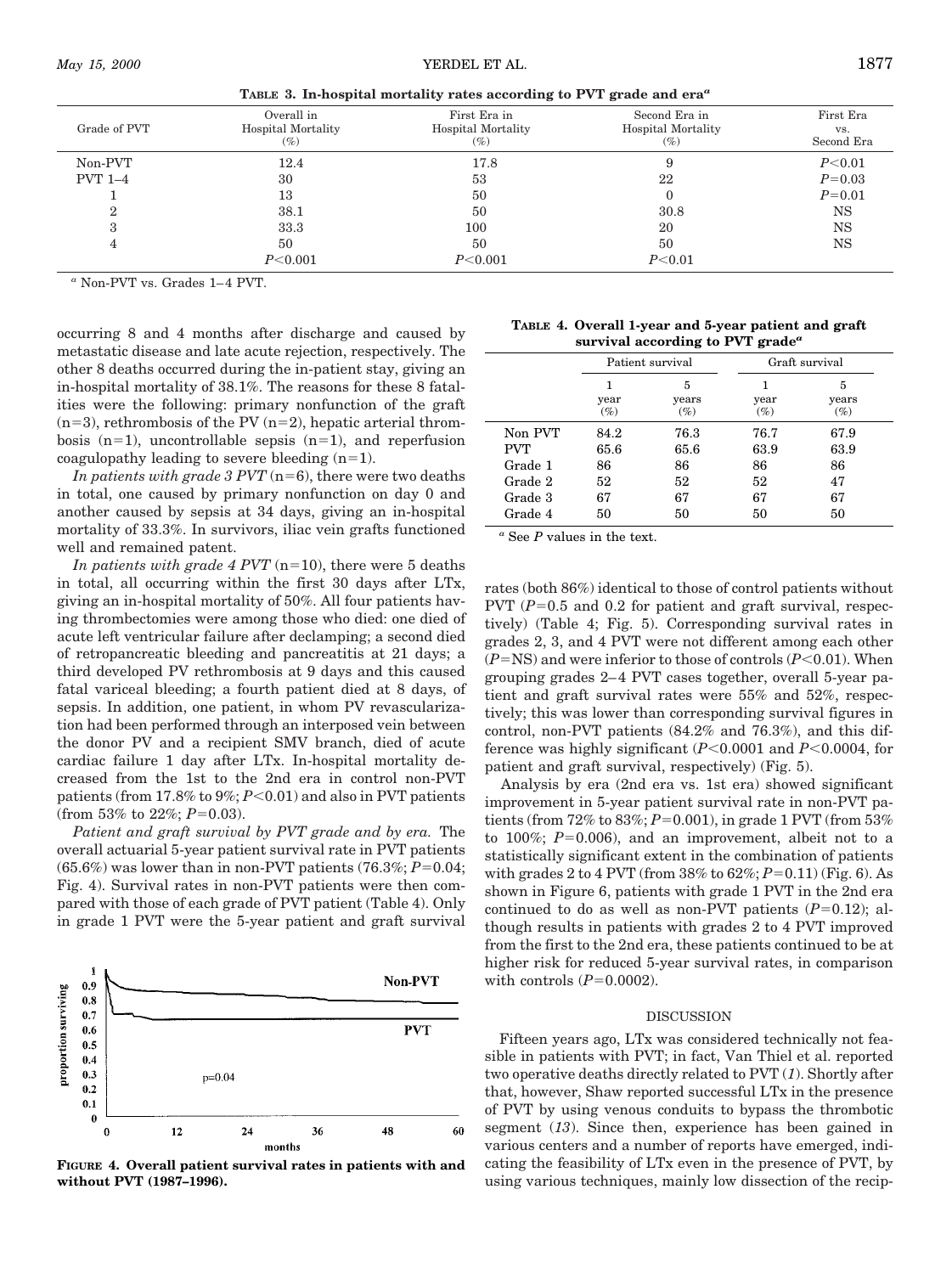

**FIGURE 5. Overall (A) patient and (B) graft survival rates in non-PVT, grade 1 PVT, and combined grades 2–4 PVT patients (1987–1996).**

ient PV, thrombectomy of the recipient PV, and interposition of venous graft between donor PV and recipient SMV (*3–8*). However, only few studies have looked in detail at the impact of PVT on LTx outcome, the risk factors for PVT, and the value of screening tools. Furthermore, those factors are likely to be influenced by the degree of PVT, a factor that has not been taken into account in previous studies.

The incidence of PVT in cirrhotic patients varies between 0.6% and 64.1%, depending on the diagnostic methods used and patient selection (*14–17*). The incidence of PVT in LTx series is usually lower, from 2.1% to 26%, partly because PVT has been seen as a relative contraindication to LTx (Table 1) (*3–8*, *18*, *19*). The incidence of PVT was 8.4% in our adult LTx series.

In our study, we found the following factors to be associated with PVT: male sex, previous treatment for portal hypertension (sclerotherapy, TIPS, shunt surgery, previous splenectomy), Child-Pugh class C, and alcoholic liver disease. Male sex correlated with PVT, but it is likely that alcoholic cirrhosis and not male sex accounts for that finding. The association between PVT and treatment for bleeding probably reflects the fact that patients with the most pronounced portal hypertension are more susceptible to developing PVT, probably because of the hemodynamic changes in the PV (low flow or reverse flow eventually predisposing to thrombosis). In support of that hypothesis is the observation that not only patients with variceal bleeds but also those with repeated episodes of encephalopathy and severe ascites are at risk for developing PVT (*3–8*). Budd-Chiari syndrome and hypercoagulable status have been associated with PVT; indeed, a

preserved coagulation could trigger the development of PVT, particularly in the setting of a reduced or reverse flow. Prothrombotic states, such as the Leiden mutation of factor V, could promote development of PVT, but this was not studied in our series. Unlike others, we did not observe a correlation between cancer and PVT, probably because patients with PVT and liver tumors are excluded from LTx in our program, given their poor prognosis (*3–8*).

Imaging of the hepatic vasculature and, in particular, of the PV is a routine part of the pre-LTx evaluation. US usually is the initial diagnostic tool used because it is noninvasive, is rapidly available, is inexpensive, and provides reasonable accuracy in experienced hands. The reported efficiency of US in detecting PVT varies between 26% and 87%, indicating extreme variability owing to the high incidence of false negative results in different series (*3–8*, *18*). Efficiency of US depends not only on the expertise of the individual radiologist but also on the extent of PVT. For example, Chergui mentioned that all their patients with total PVT were correctly diagnosed before transplantation, as opposed to patients with partial PVT in whom US had generated many false negative results (*5*). However, Davidson reported failure of US in identifying PVT even in patients with intraoperatively confirmed totally occluded PV (*7*). It was then hypothesized that PVT may have developed in the pre-LTx period after the last US had been performed. It is, thus, essential to regularly repeat US studies in patients on the waiting list to keep from missing intercurrent development of PVT. Most of these aforementioned series are small and, therefore, not adequate to study the diagnostic efficiency of US in detecting various degrees of PVT. In our larger patient population, US was revealed to be an efficient pre-LTx screening tool. Overall sensitivity and specificity of 73% and 99% were superior to previously published results. It is important that US never failed to detect PVT in patients with no PV flow, that is, complete, grade 3 and 4 PVT. In those patients, sensitivity and specificity was 100%. Our data confirm the relatively higher incidence of false negative US results in patients with preserved PV flow, that is, incomplete grade 2 and particularly grade 1 PVT. In contrast, to previous hypotheses, we failed to document a relationship between the time from the last US to the LTx, and the rate of false-negative US results (data not shown). We must emphasize, however, that our policy is to repeat US frequently while patients are on the waiting list, in particular in those whose clinical condition suddenly deteriorates (an event that can be precipitated by PVT). In all the "missed" PVT, the thrombus was in fact incomplete with partially preserved PV flow. Surgically, this underdetection of PVT had only little impact, because those mild forms of PVT could always be dealt with by using simple surgical techniques.

An angiogram is an essential element in the detailed investigation of patients with a US diagnosis of PVT for the following reasons. First, as demonstrated in this series, an angiogram rules out a false-positive US result. This is crucial because an erroneous pre-LTx diagnosis of PVT may falsely overestimate the particular risk of individual patients. Fortunately, the incidence of false positive US results is low (13%). There is a possibility that those false-positive US results correspond to the recanalization of a previously thrombosed PV, but we did not find any stigmata of that at surgery. The availability of i.v. US contrast agents can allow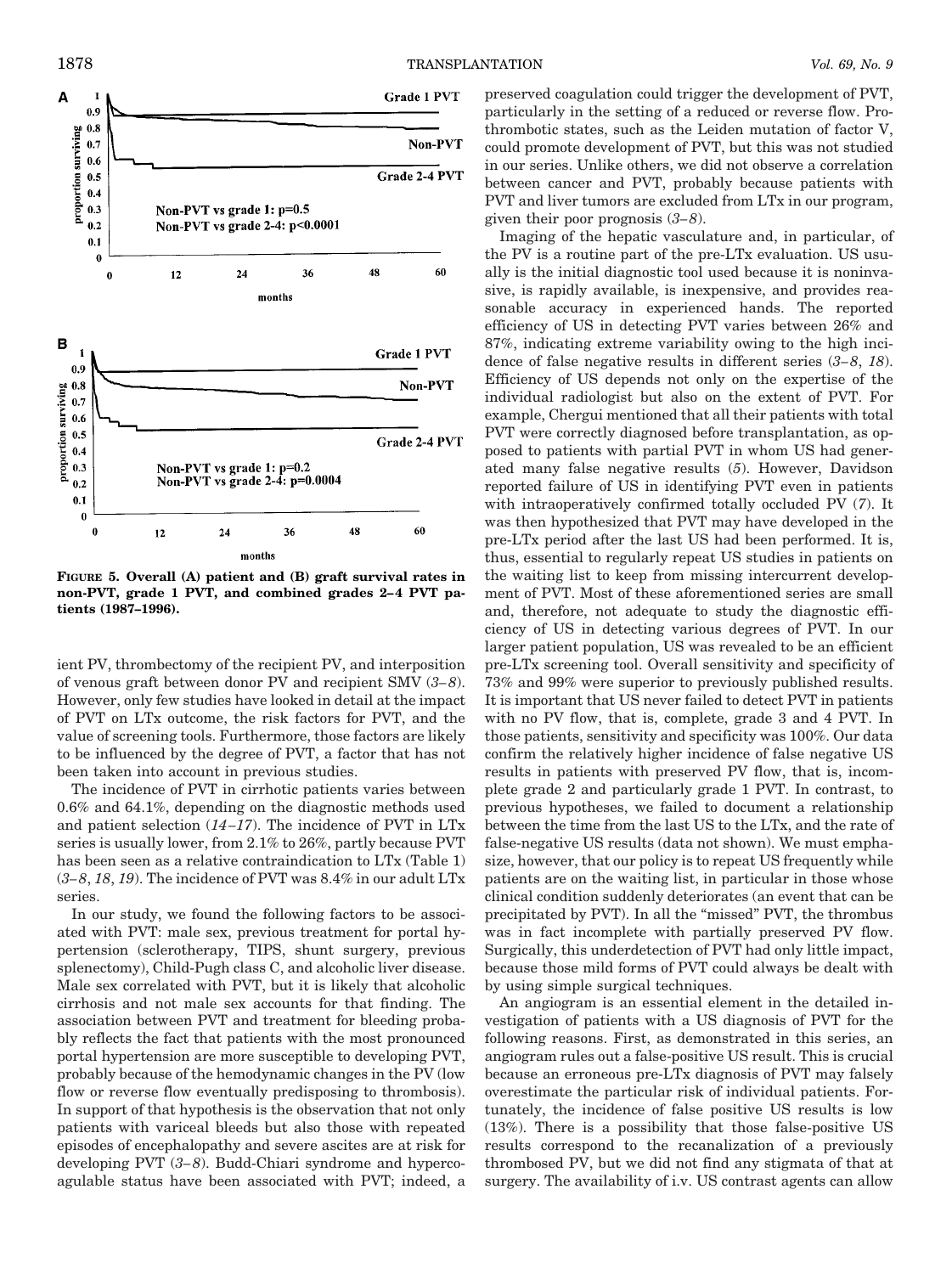

**FIGURE 6. Survival of non-PVT patients, grade 1 PVT patients, and combined grades 2–4 PVT patients according to the era. (A) 1st era, 1987–1991. (B) 2nd era, 1992–1996.**

the demonstration of portal vein flow when the conventional and color Doppler examination shows no flow. Such a use of US contrast agent could avoid the need for an angiogram or MRI angiogram when there is a false positive US diagnosis of portal vein thrombosis. Second, in contrast to US, an angiogram better delineates the severity, the extent, and the precise location of the intraportal thrombus and it can provide invaluable information regarding the patency of the splenic-SMV junction, the distal SMV, and possible venous collaterals that could be used as inflow vessels. An angiogram, therefore, is required to distinguish grade 1 from grade 2, and grade 3 from grade 4 PVT. This distinction is not just academic but also clinically relevant because various forms of PVT require different surgical strategies (see below). It is for that reason that for patients with an in-surgery "unexpected" diagnosis of PVT, intraoperative angiograms have been recommended by some (*3*).

The indication for an angiogram in LTx candidates varies between centers. Several units like ours reserve the angiogram only for those patients with a US diagnosis of PVT (*4*), whereas, others use it more liberally, even in patients with no US evidence of PVT but just reduced PV flow (*5*, *7*, *18*). Some centers even perform routine angiograms in all prospective LTx candidates. We believe that the most rational and cost effective approach is to perform an angiogram only in patients with a US diagnosis of PVT, providing that screening US is performed by experienced radiologists and that the incidence of false negative results is low and limited to mild forms of PVT. With multidimensional scanning ability, MRA can accurately detect portal-splenic-SMV abnormalities (*20–22*). In our experience, MRA was as accurate as an angiogram in grading PVT. In contrast to the conventional angiogram, MRA is noninvasive and can be safely performed in patients with renal impairment. Subject to availability, it is now our current practice to perform MRI rather than the conventional angiogram to evaluate the PV and PVT in LTx candidates when US is not sufficient.

Management options to revascularize the liver graft in patients with PVT range from low dissection of the PV or even the splenic-SMV bifurcation, to thrombectomy, venous grafting procedures, or use of PV collaterals (*3–8*, *18*, *19*). Most patients with incomplete PVT can successfully undergo LTx if simple operative maneuvers are used. PVT frequently starts intrahepatically and extends downward to the proximal PV. A well-preserved segment of PV without thrombosis can often be reached near the pancreas in most patients with mild PVT, and this segment can safely be used for PV anastomosis. In the large majority of our patients with grade 1 PVT (87.5%) and in 13% of patients with grade 2 PVT, this technique alone was sufficient to provide adequate portal revascularization. If the thrombus extends lower behind the pancreas into the splenic-SMV bifurcation and SMV, then the surgical technique depends on the severity/extent of the thrombus. In grades 1 and 2 patients with totally patent SMV, the thrombectomy is the procedure of choice, provided that sufficient blood flow can be reestablished. Often a combination of low dissection and thrombectomy is needed.

In patients with proximally occluded, but distally open, SMV (grade 3), we did not attempt low dissection and thrombectomy of the retropancreatic PV for fear of causing bleeding and pancreatitis (*4*). In those cases, we concur with Stieber, Langnas, and Gayowski on having a low threshold to use donor iliac vein grafts, and we directly proceeded with dissection of the distally patent SMV segment (*3*, *4*, *18*). In one patient, the donor PV was sufficiently long to reach the SMV. There has been concern that local left-sided portal hypertension may persist after construction of mesoportal conduits (*23*). However, this has not been observed in patients in this and other centers who received a bridge graft to the distal SMV (*3–8*, *18*).

Management options in patients with extremely extensive grade 4 PVT depends on the presence of a splanchnic collateral that can provide an adequate outflow for the portal system and which is not too distant from the liver hilum (*3*, *12*). In 6 of 10 of our grade 4 patients, we found such a collateral and all pre-LTx angiograms performed had successfully documented these collateral vessels. This re-emphasizes the importance of pre-LTx mapping of the PV system in planning the surgical procedure. Five of these six patients are still alive and well with normal graft function. However, all of the four other patients in whom no suitable collateral vessel was identified at the time of LTx and in whom only thrombectomies were attempted, died within 30 days after LTx. It is for this subgroup of patients identified by a pre-LTx angiogram that the technical feasibility and outcome of LTx remain questionable. However, Stieber reported successful outcomes in 5 similar patients after extensive thrombectomies (*3*). In similar cases of complete thrombosis of the PV system, arterialization of PV flow using donor splenic artery and cavoportal hemitransposition have been performed with success in a few patients (*3*, *24*, *25*). Combined liver-intestine transplantation is another possible alternative.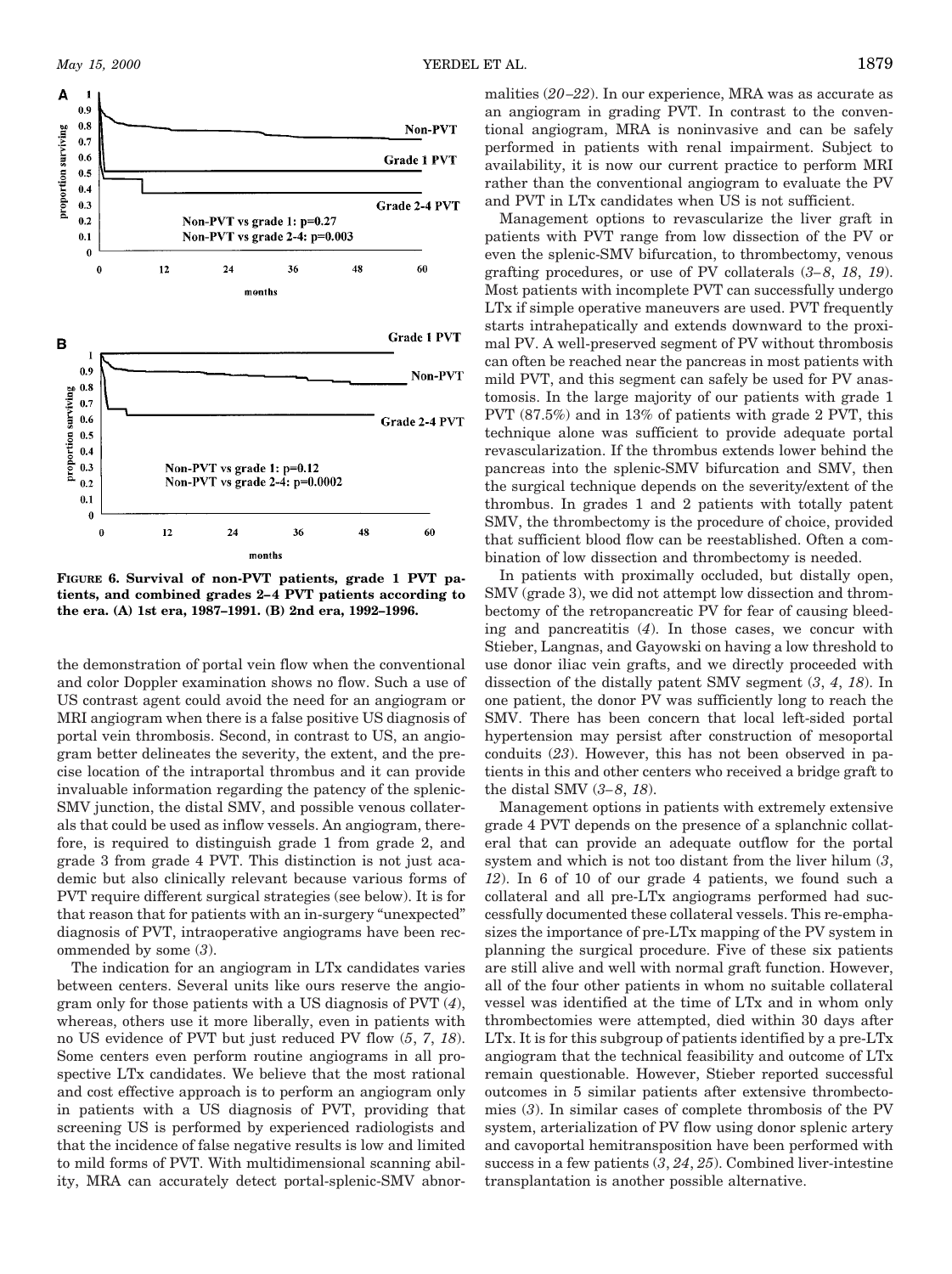The use and type of veno-venous bypass in patients with PVT is dependent on the extent of PVT. In mild forms of PVT, full bypass using the thrombectomized PV is possible, provided that the PV is suitable and that special care is taken during the introduction of cannulae. In patients with a fragile PV, the inferior mesenteric vein can be used if bypass is to be used. It should be noted that in patients having totally occluded PVs, a portal bypass is not necessary and only a caval bypass can be safely used as an adaptation for the lack of portal vein flow that has already occurred.

In this series, and consistent with others, blood transfusion requirements were higher in patients with PVT, reflecting the more complex surgery in those patients having severe portal hypertension (*3*, *4*, *8*, *26*). Blood transfusion in both PVT and non-PVT patients decreased significantly from the first to the second era, a finding in accordance with Seu and reflects experience and refinement in surgical technique and hemostasis (*8*). In contrast to the literature, overall duration of surgery (6 hr) was not higher in PVT patients in our series. With more experience, duration of surgery was further reduced, from 6 hr during the 1st era to 5 hr during the 2nd era, only in control patients without PVT. It is interesting that the warm ischemia time of the graft was not influenced by PVT. This reflects the fact that vessels used to re-establish flow (e.g., native PV, iliac vein conduit) were prepared before graft implantation so that it did not prolong the anhepatic period.

The rate of post-LTx hepatic artery thrombosis, relaparatomy, and postoperative pancreatitis was similar in PVT and controls. Pancreatitis caused by extended retropancreatic dissection has been reported but occurred in only one of our 63 patients, probably because retropancreatic dissection was systematically avoided (*3*, *4*). There was a trend for more infectious complications and a significant increase in renal failure and dialysis requirement in PVT patients, particularly in advanced grades of PVT; this probably reflects the fact that these are more fragile patients who undergo more complex surgery with higher blood transfusion requirements. Similar to Shaked, we found a higher incidence of primary nonfunction and dysfunction in PVT patients, again particularly in higher grades of PVT (Table 1). This does not result from a prolonged warm ischemia time, because the warm ischemia time was identical in PVT and controls. Because we did not routinely measure PV blood flow, we cannot rule out that some degree of portal hypoperfusion may have contributed to liver graft dysfunction in some cases. However, we believe that the increased rate of liver dysfunction is multifactorial in origin and mostly reflects the fact that LTx in PVT patients is a complex surgical procedure associated with difficult dissections, and higher blood loss in fragile patients with severe portal hypertension (*8*, *18*, *26*).

Rethrombosis of the PV has occurred in only 5% of our PVT patients, which compares favorably with the literature where rethrombosis rates of up to 28% have been reported (Table 1). No anticoagulation was used. Aspirin, low molecular weight heparin, dextran, and coumadin derivatives have been used by others, but the role of these prophylactic measures remains unclear (*6*, *8*). We believe that, with the exception of those patients with hypercoagulable states, systemic anticoagulation is not mandatory. Indeed, the primary etiologic factor of PVT (elevated intrahepatic resistance and portal hypertension) is cured once the cirrhotic liver is replaced. Rethrombosis of the PV after LTx carries a bad prognosis, and mortality of rethrombosis in our series was 100%. However, a few case reports of successful outcome have been published, using thrombectomy, splenorenal shunt, reLTx or even conservative management (*7*).

It is thus apparent from our experience and that of others that LTx candidates with PVT are more prone to develop severe perioperative complications (*8*, *18*, *26*) (Table 1). First, PVT patients undergo more complex surgery (longer surgery, higher transfusion requirements) and these factors are known to negatively influence outcome (*4–8*). Second, most of these patients are more fragile than the average LTx candidate. In particular, most of our patients with PVT were Child-Pugh class C (data not shown). It is thus important to stress that the increased perioperative morbidity-mortality in these patients reflects not only the technical difficulty, but also the more critical status of those patients.

The overall 5-year patient survival in PVT patients (65.6%) was lower than in non-PVT patients (76.3%). It is interesting that 1-year and 5-year survival in PVT patients was identical, reflecting that those patients, once they have survived the perioperative period, enjoy long term survival that is identical to that of non-PVT patients, and irrespective of the PVT grade. We further analyzed survival rates according to the severity of PVT, and we found that patients with minimally thrombosed PV (grade 1) can undergo transplantation successfully, with results identical to those achieved in patients without PVT. Only more severe forms of PVT (grades 2–4) negatively influence outcome. Finally, experience in the management of these challenging patients is crucial. As described above, patients operated on during the second era had less bleeding, shorter operative times, and reduced inhospital mortality, and this resulted in improved short-term and long-term survival.

In conclusion, the incidence of PVT in LTx candidates at our center is 8.4%. Risk factors for PVT include: male sex, previous treatment for portal hypertension, previous splenectomy, Child-Pugh class C, and alcoholic liver disease. In experienced hands, US is an efficient screening tool to detect PVT, particularly advanced forms with complete obstruction and interrupted venous flow. Positive US should be completed by further imaging. An angiogram, albeit invasive, rules out the rare false positive US diagnosis, and defines the grade of PVT, thereby allowing better surgical strategy in advance. The degree of PVT influences outcome and dictates the surgical strategy to be used, lower dissection and thrombectomy in grades 1 and 2, an iliac vein graft in grade 3, and a PV tributary in grade 4; absence of such a tributary is associated with very poor outcome. The degree of PVT influences the results, not only because of the technical difficulties, but also because of the severity of liver disease for which PVT is a surrogate. Grade 1 PVT patients do as well as non-PVT patients, irrespective of the era, whereas grades 2–4 patients have higher perioperative complications and reduced long-term survival. With increased experience results, of LTx in PVT patients have improved and, even in severe forms of PVT, a 5-year survival rate superior to 60% can now be achieved.

*Acknowledgments.* The authors are grateful to Mrs. Lydia Coolen for preparation of the manuscript, and to Mr. Frank Van Gelder for the illustrations.